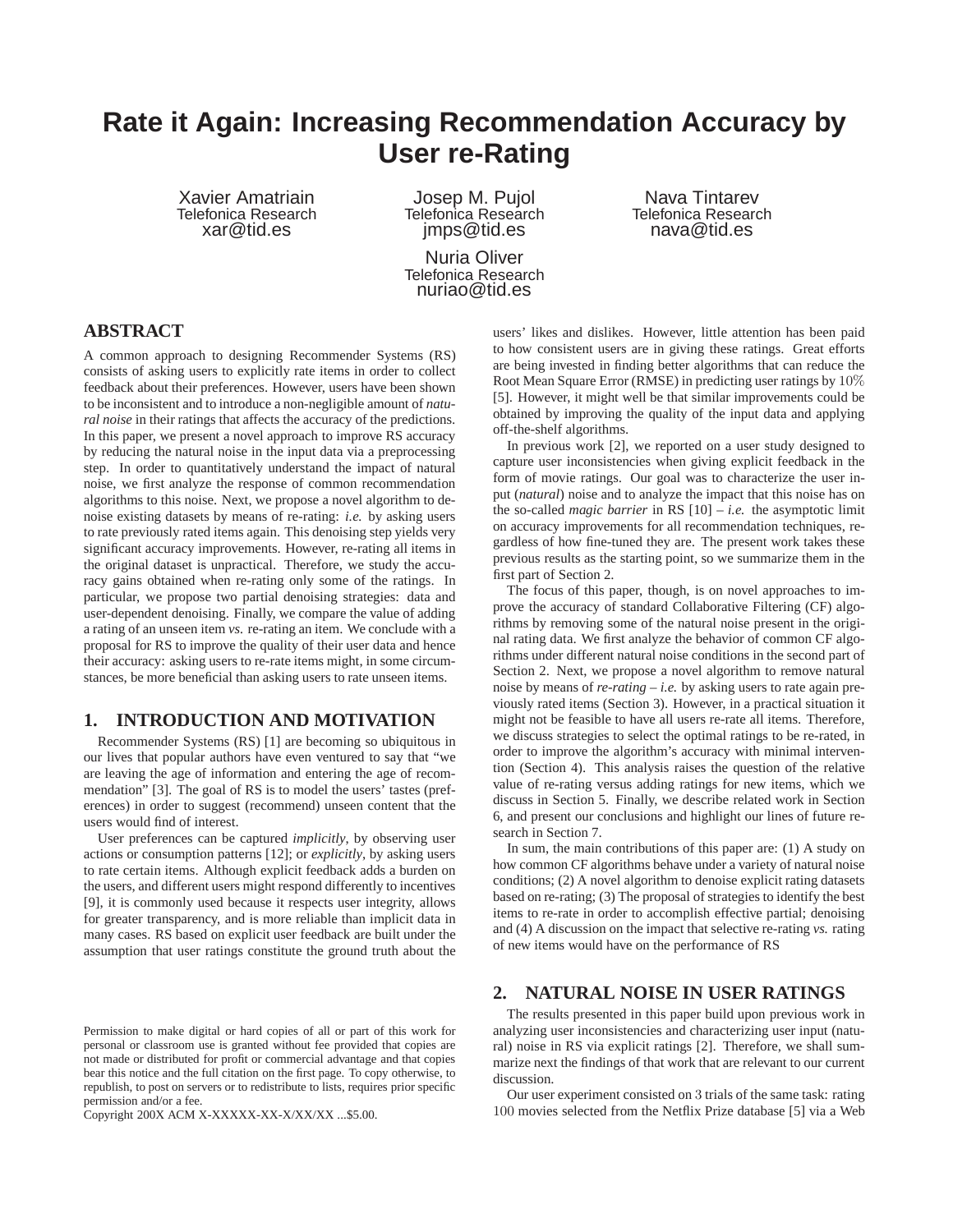|            | $\#T_i$ | $\#T_i$ | # |                 | RMSE                                      |       |
|------------|---------|---------|---|-----------------|-------------------------------------------|-------|
|            |         |         |   |                 |                                           |       |
| $T_1, T_2$ |         |         |   |                 | 2185   1961   1838   2308   0.573   0.707 |       |
| $T_1, T_3$ |         |         |   |                 | 2185   1909   1774   2320   0.637   0.765 |       |
| $T_2, T_3$ | 1969    | 1909    |   | 1730 2140 0.557 |                                           | 0.694 |

Table 1: Summary of results on the pairwise comparison between trials. Columns 1 and 2 contain the number of ratings in trials  $T_i$ and  $T_j$ . Columns 3-4 depict the number of elements in the intersection and the union for trials  $T_i$  and  $T_j$ . The last two columns report the noise measured as the RMSE of the intersection and the union sets respectively.

interface, and included 118 participants. The three trials took place at different points in time in order to assess the reliability of the user rating paradigm and to measure the variability of users. The minimum time difference between the first and second trial was 24 hours while the minimum time difference between the second and third trial was 15 days. The first and third trial presented items in the same random order while the second trial presented items in order of popularity. User ratings were provided on a 1 to 5 star scale, with the additional option (an icon) of specifying that they had not seen or were unable to rate the movie. We compared the Netflix dataset with ours in terms of the (a) rating distribution and (b) number of ratings per user, and concluded that our experimental dataset is comparable to the Netflix dataset with respect to both variables.

We define the aggregated rating of user  $u$ 's ratings of movie  $m$ as a tuple  $\langle r_k \rangle_{um}$ , where  $r_k$  corresponds to the rating in trial  $T_k$ . Therefore, for a given user  $u$  and movie  $m$  we have vector of three ratings  $\langle r_{um1}, r_{um2}, r_{um3} \rangle$ . Note that there are user  $\times$  movies tuples (*i.e.*  $118 \times 100 = 11800$  in our case). A rating is considered to be *consistent* across trials when all values of  $r_k$  are the same. Note that we exclude form our analysis the tuples where all  $r_k$  are zeros, which is the value used to represent a *not-seen*.

In order to analyze the effect that the not seen value has in our study, we considered two different subsets: a) the *intersection*, or only tuples where all ratings are  $seen (> 0)$ ; and b) the *union*, where not seen values are included. For instance, the tuple for two trials with ratings  $\langle 4, 5 \rangle_{um}$  would be considered inconsistent, because user  $u$  changed the evaluation of movie  $m$  from 4 to 5 in the last trial. This tuple would be included both in the intersection and the union set. However, tuple  $\langle 4, 0 \rangle_{um}$  would not be included in the intersection set, because one of the ratings is a *not-seen*.

Table 1 summarizes the results of the experiment when grouping the trials by pairs, where  $T_k$  corresponds to trial  $k, k = 1, ..., 3$ . For example, in  $T_1$ , users provided 2185 out of the potential 11800 ratings. Thus,  $9615$  positions in the rating matrix of  $T_1$  are *notseen* values. The differences in the number of ratings illustrate how users were not even able to consistently determine whether they have seen a movie or not. Out of the 2185 items that users rated in the first trial only 1682 (77%) were consistently rated again in trials T2 and T3.

The right side of the Table contains the RMSE for the intersection and union sets across all trials. Note that this RMSE is not the error by a particular RS algorithm but rather the direct measure of the error between any two trials  $^1$ . The RMSE ranges between 0.56 and 0.64 for the intersection sets and 0.69 and 0.77 for the union, depending on the trials. RMSE is lower for any pair in which  $T_2$  is involved. Therefore, we concluded that  $T_2$ , where items were presented to the user in order of popularity, is the trial with the least



Figure 1: Percentage of user inconsistencies by rating value

amount of natural noise [2].

Figure 1 shows the probability of inconsistency by the value of the rating between pairwise trials  $(T_1, T_2)$ ,  $(T_2, T_3)$  and  $(T_1, T_3)$ . In other words, the probability that a rating with a value of  $X$  in trial  $T_i$  will be different in trial  $T_j$ . Note how ratings with extreme opinions (*i.e.* the lowest and highest ratings in the scale) are *more consistent* (*i.e.,* less noisy) across different trials: the probability of inconsistencies is highest for 2 and 3 star ratings. Also note that the distribution is not symmetric since the probability of inconsistencies is higher in the lower end of the scale (1 and 2 ratings) than in the positive ratings (4 and 5). The average ratings in our study are 2.73, 2.79 and 2.79 for  $T_1$ ,  $T_2$  and  $T_3$ , respectively. Finally, note that the probability of inconsistency with *not-seen* is significantly lower than any of the rating values.

### **2.1 Algorithm Robustness to Natural Noise**

We shall now analyze the robustness of three common RS algorithms to natural noise and compare their ability to predict datasets with varying levels of natural noise. For comparison purposes, we also include two baselines – user mean and item (movie) mean, although such strategies would not be used in a practical scenario. The three algorithms are amongst the most commonly used in collaborative filtering settings: *k*-Nearest Neighbors or *k*NN (item and user based) [4] and Singular Value Decomposition (SVD) [14].

In order to test the algorithms, we carry out a 100-fold repeated random sampling, selecting 90% of our data as *training* and 10% as *testing* – *i.e.* 10% of unknown ratings are predicted by each of the algorithms, given the other 90%. Our dataset consists of few users (118) and items (100), with an average of 18.5 ratings per user. Therefore, each testing subset might yield significant differences in the final error measure. Hence, we use a large number of crossvalidation runs and a 90/10 split – instead of the common 80/20, in order to ensure consistent and fair results for all algorithms. This same validation procedure will be used throughout the paper.

#### *2.1.1 Trial RMSE*

First, we analyze the performance and robustness of the algorithms to natural noise by applying each of the algorithms to each of trial datasets  $(T_1, T_2, \text{ and } T_3)$ .

Table 2 summarizes the RMSE of each of the five algorithms with the datasets for each trial. Rather than focusing on the RMSE values for each algorithm – which depend on the parameter settings and nature of the dataset, we are interested in comparing their robustness to natural noise. As shown in the table, all algorithms perform best on the second trial  $(T_2)$ . This is the trial that was found to contain the least amount of natural noise, as previously explained. However, the relative performance ranking of the algorithms remains the same regardless of the dataset –*i.e.* user-based *k*NN first, SVD second, and item-based *k*NN third. There are no

<sup>&</sup>lt;sup>1</sup>Computed as the square root of the square differences between ratings in the two trials. In the union set, "not seen" values are replaced by the user average.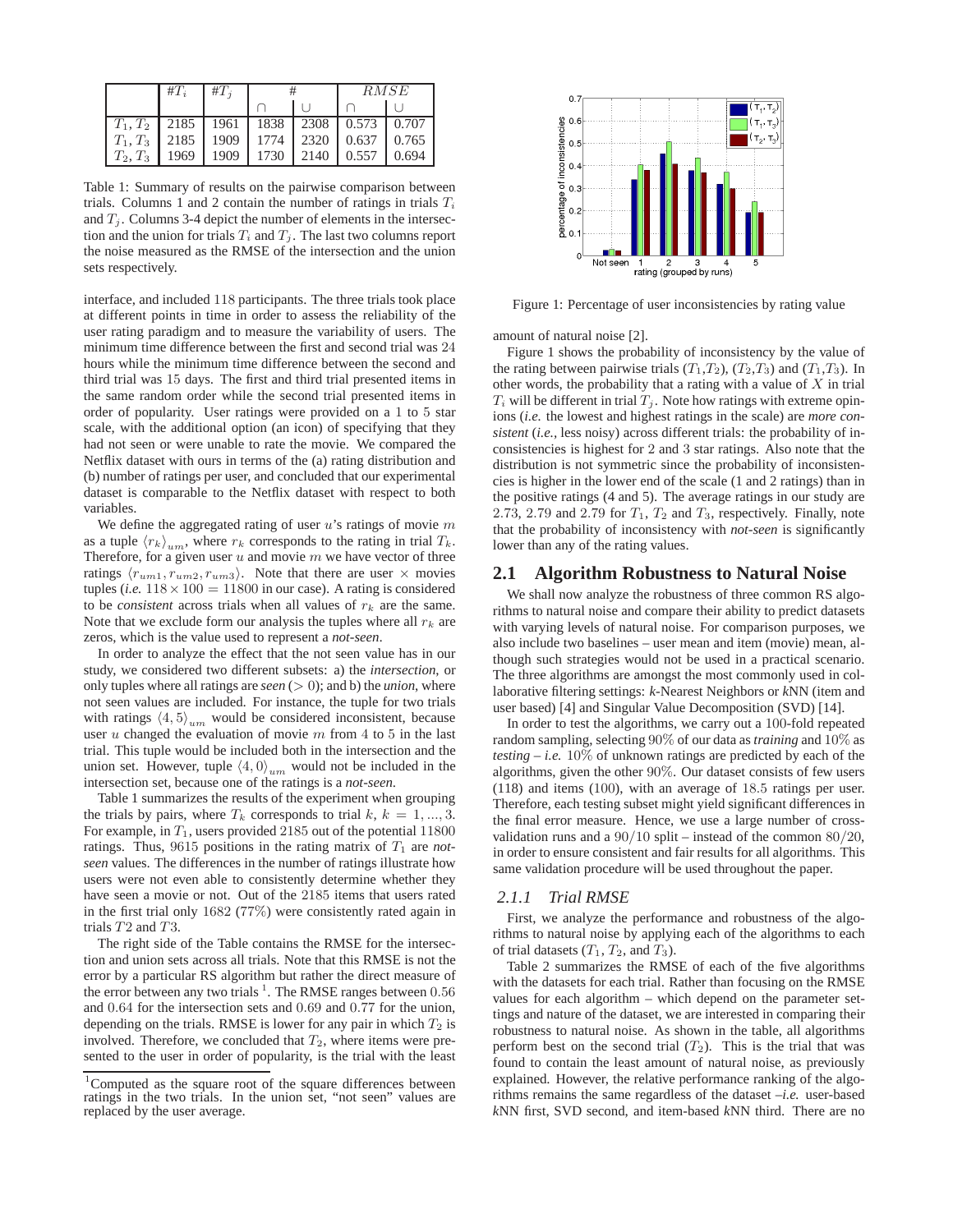| Dataset             | $T_1$  | $T_2$  | $T_3$  | $T_{best} \Delta T_{worst}$ |
|---------------------|--------|--------|--------|-----------------------------|
| <b>User Average</b> | 1.2011 | 1.1469 | 1.1945 | 4.7%                        |
| Item Average        | 1.0555 | 1.0361 | 1.0776 | $4\%$                       |
| User-based $kNN$    | 0.9990 | 0.9640 | 1.0171 | 5.5%                        |
| Item-based kNN      | 1.0429 | 1.0031 | 1.0417 | $4\%$                       |
| <b>SVD</b>          | 1.0244 | 0.9861 | 1.0285 | 4.3%                        |

Table 2: RMSE of the algorithms in predicting each trial dataset. The best predicted dataset appears in bold. The last column reports improvement in % for less noisy trial  $(T_2)$  as compared to noisiest (either  $T_1$  or  $T_3$ , depending on the algorithm)

| Training/Testing Dataset | $T_1 \triangleleft T_2$ | $T_1 \blacktriangleleft T_3$ | $T_2 \blacktriangleleft T_3$ |
|--------------------------|-------------------------|------------------------------|------------------------------|
| User Average             | 1.1585                  | 1.2095                       | 1.2036                       |
| Movie Average            | 1.0305                  | 1.0648                       | 1.0637                       |
| User-based $kNN$         | 0.9693                  | 1.0143                       | 1.0184                       |
| Item-based kNN           | 1.0009                  | 1.0406                       | 1.0590                       |
| <b>SVD</b>               | 0.9741                  | 1.0491                       | 1.0118                       |

Table 3: RMSE of the algorithms when predicting one dataset in terms of another one  $(T_i \triangleleft T_j \text{ means predicting } T_j \text{ using } T_i \text{ for }$ training). Best result for each algorithm in bold.

significant differences in improvement between the best and worst predicted dataset: column 5 ranges from 4% to 5.5%. Note that the larger this difference, the more affected the algorithm is by natural noise.

#### *2.1.2 Prediction RMSE*

In our previous analysis, we predicted ratings within a single ses $sion - i.e.$  the training and test datasets have the same time stamp. A more realistic setup consists of predicting future ratings from past ones. With this rationale in mind, we now measure the RMSE when predicting a future trial by using a past one. We use a similar validation procedure as in our previous experiment. However, the  $10\%$  test set is now taken from the target trial, which is different – and later in time – than the training set.

The results are summarized in Table 3. A first observation is that the error values are similar to the errors obtained when doing intratrial prediction for all algorithms. The worst results are obtained when predicting  $T_3$  (last two columns). Note that  $T_3$  is the dataset with the largest time gap from the rest (at least 15 days from  $T_2$  and 16 days from  $T_1$ ). However, the error obtained when predicting  $T_3$ from  $T_1$  or  $T_2$  is comparable to the error obtained when trying to predict  $T_3$  from its own data (see third column in Tables 2 and 3). As in the previous experiment, the differences in behavior between algorithms are not significant.

The best results are obtained when predicting  $T_2$  (least noisy dataset) from  $T_1$ . However as summarized in Table 1, the number of user inconsistencies between  $T_1$  and  $T_2$  was not the minimum among all trials – which corresponded to  $T_1$  and  $T_3$  (last column in the Table). Therefore, we shall posit that the algorithms are *more sensitive* to the amount of noise in the target (test) dataset than the amount of noise in the training dataset. This hypothesis is confirmed when predicting  $T_1$  from  $T_2$ , where  $T_1$  is noisier than  $T_2^2$ . In this case, the RMSE values are notably higher than when predicting T<sup>2</sup> from T1: 1.02019 (*vs.* 0.9693), 1.05338 (*vs.* 1.0009), and 1.02778 (*vs.* 0.9741) for user-based *k*NN, item-based *k*NN and SVD respectively.

This finding suggests that RMSE should be applied with care

when used as a success measure for RS: the performance of the algorithms will be affected by errors and noise in the test dataset, such that their true performance might be higher than measured, due to the noisy "ground truth". Our findings also suggest that the performance of all algorithms is affected by the noisiness in the rating dataset: a change in the order with which items were presented to the users to be rated (*e.g.*, in  $T_1$  *vs.*  $T_2$ ) might improve the algorithm's performance up to a 5.5%, as illustrated in the last column of Table 2. These findings serve as motivation for the work presented in the rest of this paper, where we propose an approach to reduce existing natural noise in order to increase the prediction accuracy of the algorithm. Since we have already seen that there is no significant difference between algorithms, results in the next sections will be reported only for two representative algorithms: user-based *k*NN and SVD.

### **3. DENOISING VIA RE-RATING**

In the previous section, we have shown the impact that natural input noise has on the RMSE of RS algorithms and hypothesized that denoising the input dataset might improve performance. We explore now whether having multiple repetitions of a user rating (re-rating) can be exploited to remove some of the natural noise in the original dataset and hence obtain better predictions.

In particular, we propose a novel denoising algorithm aimed at removing input noise while retaining maximum information in the dataset. Hence, we impose two *fairness* conditions to be met by the algorithm:

- The algorithm shall produce a denoised version of the input dataset that has as many ratings as possible (*i.e.* it should delete as few ratings as possible from the original dataset)
- The denoised dataset should always include one of the ratings provided by the user in one of the trials (*i.e.* the algorithm should not create new values, but rather decide on which of the existing input ratings to trust)

| <b>Algorithm 1</b> Denoising $(D)$ a <i>t</i> -source re-Rated item                                             |
|-----------------------------------------------------------------------------------------------------------------|
| Input: $R_{um} = \{r_0, , r_t\}$ – set of ratings of user u on movie m                                          |
| ( <i>original rating plus t re-ratings</i> )                                                                    |
| Input: $\gamma$ – threshold of noise                                                                            |
| Output: $r-de-noised rating$                                                                                    |
| <b>function</b> $\mathcal{D}: (R_{um} = \{r_0, , r_t\}, \gamma) \rightarrow r$                                  |
| $S = \{ \mathcal{M}(\{a,b\}) \} \mid a \in R_{um} \wedge b \in R_{um} \wedge a \neq b \wedge  a-b  \leq \gamma$ |
| $\overline{a}$ - Create a set S composed of the mildest value of all possible                                   |
| pairs of ratings in $R_{um}$ s.t. $ a-b  \leq \gamma$                                                           |
| if $\exists a, b \in S \ s.t. \  a-b  > \gamma$ then                                                            |
| return $\mathcal{D}(S,\gamma)$ – apply recursively if there is at least one SD                                  |
| else                                                                                                            |
| return $\mathcal{M}(S)$                                                                                         |
| end if                                                                                                          |

Given these two conditions, we formalize the Algorithm 1. The algorithm receives the set of  $t + 1$  ratings that a user has given to a given item  $- i.e.$  original rating plus  $t$  re-ratings  $-$  and returns a single denoised rating r. The denoised rating is obtained by recursively removing all ratings that belong to a rating pair  $(a, b)$  whose distance is larger than  $\gamma$ , and by replacing the pairs whose distance is less or equal than  $\gamma$  by the mildest one.

The algorithm can be understood by analyzing its output in each of the three possible conditions. If there is *agreement* (*A*) between all ratings belonging to a given user and movie, the algorithm returns that rating. If all ratings differ by more than a given threshold

<sup>&</sup>lt;sup>2</sup>Note that this experiment is done for illustration purposes, since in a practical situation it does not make sense to predict a past rating from a future one.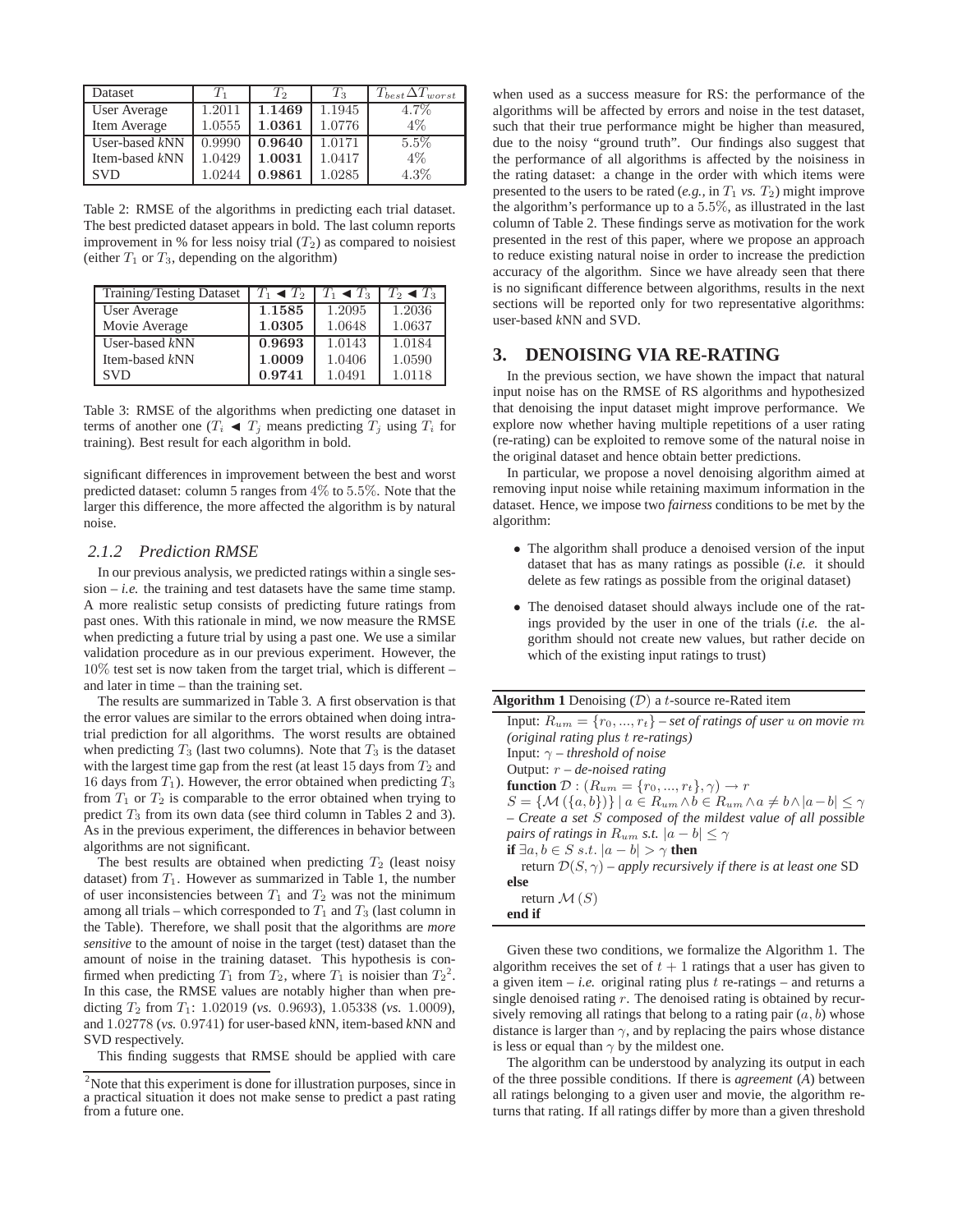| Denoised Denoising $T_1 \odot T_2$ | $\Delta T_1$ | $T_1 \otimes T_3$ $\Delta T_1$     | $T2 \odot T3$ $\Delta T_2$                           |          |
|------------------------------------|--------------|------------------------------------|------------------------------------------------------|----------|
| User-based $kNN$                   |              |                                    | $0.8861$   11.3\%   0.8960   10.3\%   0.8984   6.8\% |          |
| I SVD                              |              | $0.9121$   11.0\%   0.9274   9.5\% | 0.9159                                               | $17.1\%$ |

Table 4: RMSE of the algorithms when predicting a dataset that has been denoised using rating values from another dataset ( $T_i \otimes T_j$  means  $T_i$  has been denoised using  $T_i$ ). Also included relative improvement over RMSE in the original (noisy) dataset

γ, there is *strong disagreement* (*SD*) and the rating is removed from the original dataset. Note that in this particular case we are removing existing ratings since there is too much inconsistency. We must ensure that this situation happens only rarely not to conflict with the first fairness condition that we imposed.

Finally, if at least two ratings differ by less than  $\gamma$ , there is a *mild disagreement* condition (*MD*). The strategy to follow in this case is not obvious. In the proposed algorithm, the  $M$  function in Equation 1 is used to select the *mildest* rating. After empirical tests, this was the strategy that yielded the best performance with our dataset. The rationale behind the choice of the *mildest rating* is the following: Given a user profile, milder ratings are the least informative and therefore they will have a small influence when deciding whether to recommend an item or not. In addition, they introduce the least amount of risk in terms of possible errors. Hence, whenever a disagreement is detected, the rating that minimizes the risk of error is chosen. Although this particular way of treating mild disagreements should generalize well to other datasets, other strategies, such as using the average of the conflicting ratings, might prove better in datasets with different conditions. However, they yielded worse accuracy results in our case.

In order to obtain the mildest rating of a set, we define the function M applied to a set of ratings  $R_{um}$  that returns the rating r that is closest in value to the average of the rating scale. Formally,

$$
\mathcal{M}: R_{um} = \{r_1, ..., r_t\} \to r
$$
  

$$
r \in R_{um} \ s.t. |r - \sigma| \le |r' - \sigma| \ \forall r' \in R_{um} \tag{1}
$$

where  $\sigma = \frac{1}{M} \sum_j r_j^*$  and  $R^*$  is the numerical rating scale of choice (*e.g.*  $R^* = \{1, 2, 3, 4, 5\}$ ). Note that the mildest rating function applied to an empty set returns a non-determined value,  $M(\emptyset) = IND.$ 

#### *Evaluation procedure.*

Again, we use a similar experimental procedure as before with denoised ratings for both the test and training sets as our aim is to predict a clear (denoised) set of preferences rather than to predict the noise inherent in the original ratings. It is clear that in applying the denoising algorithm, the mean user rating may move closer to the middle of the scale, reducing the RMSE. We argue however, that it does so rightfully: recall that we have not invented any new ratings, and only deleted ratings – less than 10% in any case – when there was severe disagreement (i.e. user feedback could not be trusted).

#### *One-source re-rating.*

Although Algorithm 1 can be applied with  $t$  re-rates, it is not realistic to expect having items that are re-rated many times by the same user. Therefore, a case of particular interest is that in which users re-rate items only once (one-source re-rating). Algorithm 2 includes the pseudocode to instantiate Algorithm 1 to the case of one-source re-rating.

The previous one-source re-rating algorithm is applied to denoise the data in  $T_1$  and  $T_2$  with datasets collected at a later time  $(T_2)$ and/or  $T_3$ ). The performance of the CF algorithms when predicting each of the denoised datasets ( $T_1$  and  $T_2$ ) is summarized in Table 4,

### **Algorithm 2** Denoising based on one-source re-rating

*Given user u, movie m, trial*  $t = 1, 2, 3$ *, and*  $\gamma > 0$  $R_{ut} = \{r_1, ..., r_k\}$  (ratings  $\neq 0$  for user *u* in one trial)  $R_{ut'} = \{r_1, ..., r_l\}$  (ratings  $\neq 0$  for user u in a different trial) *being 0 the value of the non-rated item* **for**  $r_i \in R_{ut}$  **do if**  $0 < |R_{ut}(m) - R_{ut'}(m)| > \gamma$  **then**  $R_{ut}(m) = 0$  *(SD: we delete rating)* **else if**  $0 < |R_{ut}(m) - R_{ut'}(m)| < \gamma$  *(MD: ratings in both*) *trials differ by less than a given threshold*  $\gamma$ ) **then**  $R_{ut}(m) = \mathcal{M}(R_{ut}(m), R_{ut'}(m))$  *(where*  $\mathcal M$  *is defined in Eq. 1)* **else**  $R_{ut}(m) = R_{ut'}(m)$ *(A: we do nothing, we keep rating as valid)* **end if end for**

| <b>Datasets</b> | $\circ$ $(1, 1)$ |      |
|-----------------|------------------|------|
| User-based kNN  | 0.8647           | 13.4 |
| VD              | ്ട്യ വ<br>0. X   | 1 UZ |

Table 5: RMSE of the algorithms when denoising  $T_1$  with rating values from  $T_2$  and  $T_3$ .

where each of the  $\Delta$  columns contains the performance gain with respect to predicting the original – noisy – dataset, as summarized in Table 2. As shown in Table 4, the accuracy increases above  $11\%$ when denoising the original dataset with the information from another dataset collected at a later time. The best results are obtained when denoising  $T_1$ , whereas denoising  $T_2$  (originally less noisy than  $T_1$ ) yields lower relative improvement (last column in Table 4). It is important to note that the accuracy always increases after denoising all datasets. Of particular interest is the case of denoising a noisy dataset with another equally noisy dataset: *e.g.,* denoising  $T_1$  with data from  $T_3$ . Note that in this case the performance is significantly better than when predicting the originally less noisy dataset  $T_2$ . Our findings illustrate how the proposed algorithm is able to significantly denoise datasets with varying amounts of natural noise.

#### *Two-source re-rating.*

In order to analyze the value of multiple re-ratings *vs.* one rerating, we evaluate the denoising algorithm based on two-source rerating (*i.e.* where users provide three ratings per item: the original rating plus two re-ratings).

Table 5 reports the results where  $T_1$  is denoised using the data from T<sup>2</sup> and T3, according to Algorithm 1. Note that the *RSME decreases up to* 14.1%, which is a significant improvement with respect to the original results reported in the second column of Table 2 and to the single re-rating denoising results reported in Table 4. For instance, the RMSE for the SVD is now measured to be 0.88, compared to the original 1.0244 for  $T_1$  (noisiest dataset) or 0.9861 for  $T_2$  (less noisy). It is also interesting to note that both algorithms experience very similar improvements. From our results, we conclude that having two re-ratings allows for better denois-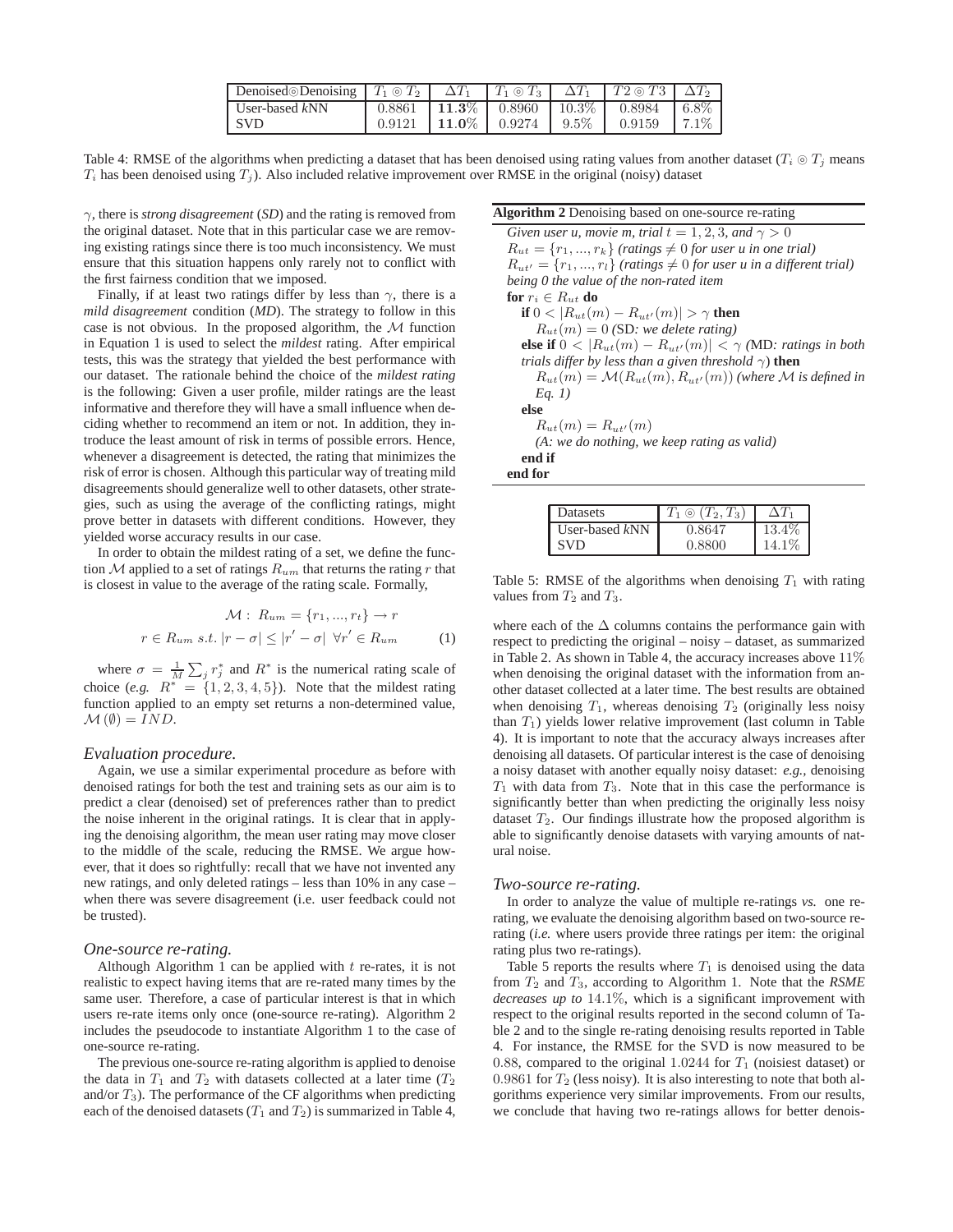

Figure 2: Improvement in the prediction error as a function of the percentage of denoised ratings.



Figure 3: Improvement of the prediction error as a function of the percentage of denoised ratings. Denoising extreme ratings (*i.e.* 1 or 5).

ing than having just one-rating, yielding significant and comparable improvements for all algorithms. We leave for future work the study of the accuracy gains as the number of re-rating sources increases.

# **4. PARTIAL DENOISING**

The denoising analysis presented in Section 3 assumed that there were one or two re-ratings for each of the original ratings. However, it is unrealistic to expect users to provide feedback about all items more than once. A more practical setting would consist on denoising selected ratings (partial denoising). In this section, we analyze the relation between the percentage of denoised ratings and the prediction error. We also propose ways to minimize the number of processed ratings while keeping a significant improvement in RMSE.

In the rest of this section we report our results in  $\%$  of improvement over the noisy RMSE measured for  $T_1$  (see first column in Table 2). Note that a particular algorithm having a higher value in the graph does not mean that it performs better than the other in terms of RMSE. It means that its relative improvement in  $\%$  of prediction accuracy is larger.

### **4.1 Random Denoising**

Figure 2 illustrates the evolution in the percentage of improvement of the studied algorithms as the percentage of (randomly chosen) denoised ratings increases. Figure 2a summarizes the results when denoising the data in  $T_1$  with data from  $T_3$  (one-source rerating or denoising), whereas Figure 2b depicts the improvement in RMSE when denoising the data in  $T_1$  via data from  $T_2$  and  $T_3$ (two-source re-rating or denoising).

Both recommendation algorithms follow a similar trend both in the one-source and two-source re-rating experiments. From our experiments, it seems that the relation between the accuracy improvement and the amount of denoising is algorithm independent.

In the case of one-source re-rating, an improvement of  $5\%$  is obtained by denoising over 75% of the original ratings, whereas the same improvement is achieved by denoising less than 50% of the original data in the two-source approach.

### **4.2 Data-dependent Denoising**

In the previous analysis, the ratings to be denoised were ran-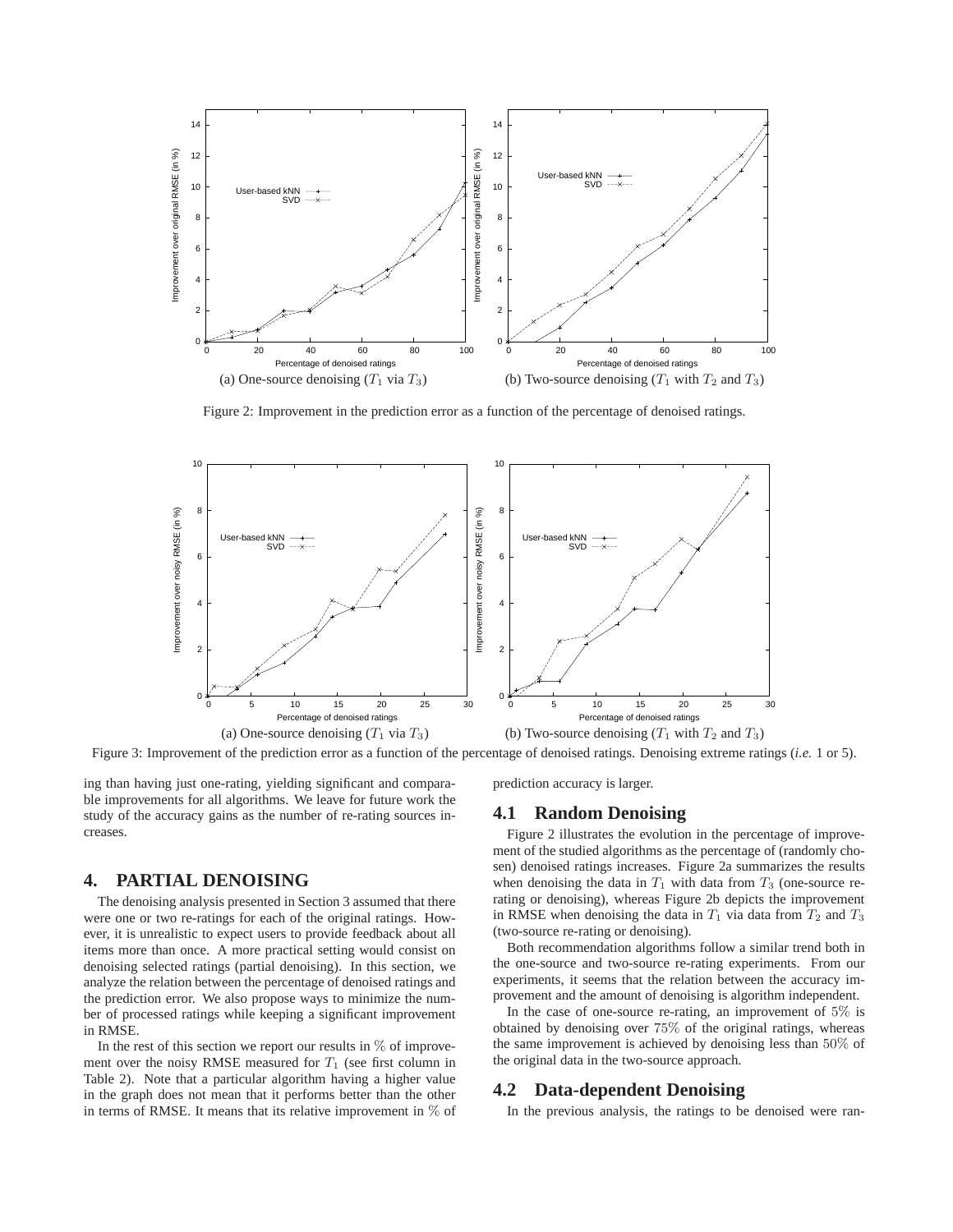

Figure 4: Improvement of the prediction error as a function of the percentage of selected users (top X axis) and the percentage of denoised ratings (bottom X axis) in the dataset. Users are selected according to their "noisiness" and only extreme ratings are denoised.

domly selected, which is probably not the optimal strategy. We propose next a procedure to maximize the gain in performance with a restricted number of re-ratings. The selection of which ratings to re-rate will depend only on the original rating value – hence it is a data-dependent approach. We consider the options of denoising mild (*i.e.* in the middle of the scale) *vs.* extreme (*i.e.* at each end of the scale) ratings. At first sight, it might seem that mild ratings would be the preferred ratings to denoise, given that they are typically more inconsistent. However, the findings of our experimental analysis show the opposite: denoising extreme ratings yields larger performance gains than denoising mild ratings. This behavior might be due to several reasons, including that the contribution of extreme ratings to the final recommendation decisions is generally larger (both positively or negatively) in the algorithms under study. Also, the RMSE measure penalizes large errors that are more likely to occur with extreme ratings. Therefore, errors associated to predicting extreme ratings are likely to impact RMSE more than errors associated with mild ratings.

Figure 3 depicts the RMSE gains when denoising only extreme ratings in  $T_1$  (*i.e.* ratings of 1 or 5 in the scale used in the experiments) using the data from  $T_3$  (Fig. 3a) and  $T_2$  and  $T_3$  (Fig. 3b). In this case, extreme ratings only represent 27% of the total ratings – hence, the x-axis in the graphs runs only up to 30%. A 5% increase in performance is achieved when re-rating less than 25% of the original ratings with one-source denoising and less than 20% with the two-source approach.

The maximum accuracy improvement when denoising all extreme ratings (*i.e.* 27% of all ratings) is between 7 to 9.5%, depending on the algorithm and the denoising approach (one *vs.* twosource). Note that this performance gain is similar to the gain obtained when denoising 80% of the – randomly selected – ratings (see Figure 2).

Interestingly, one-source and two-source denoising achieve comparable accuracy gains: the difference between the curves in Fig. 3a and Fig. 3b is around  $1\%$ . From these findings, we conclude that the performance gains obtained with more than one re-rating are almost negligible when using a smart strategy to select the ratings to process.

In sum, our experimental analysis implies that asking users to re-rate (just once) the items with extreme ratings (typically a small percentage of the total number of ratings provided) would yield accuracy gains of at least 7%. These results raise a new research question: would rating the same percentage (around 27%) of unseen items yield higher performance gains than re-rating items with extreme ratings? The experiments discussed in Section 5 aim at providing an answer to this question.

### **4.3 Data and User-dependent Denoising**

In the previous section we have focused on selecting ratings to denoise based on their value. However, users are not equally consistent when providing their ratings, such that noisy data is typically generated by inconsistent users. Therefore, it would make sense to *only* ask inconsistent or unstable users to re-rate past ratings.

In order to identify inconsistent users in our dataset, we: (1) select the users with the highest levels of inconsistency – *noisiness* – in their ratings; and (2) apply the previously explained *datadependent* denoising algorithm *only* to the ratings coming from such users. The results of this analysis are summarized in Figure 4. This Figure may be compared to Fig. 3, where the same algorithm was used but without selecting the users. Note that data and user-dependent denoising needs less than 10% of denoised ratings by 30% of the users to yield over 5% of RMSE improvement. Similar results are obtained when denoising around 20% of the ratings – by all the users – in the data-dependent approach (Fig. 3). The data and user-dependent denoising algorithm would be completely unobtrusive to the remaining 70% of the users. Figure 4a reports the results for data and user-dependent one-source denoising of  $T_1$ with data from  $T_3$ . Results may be compared to those of Fig. 3a. As in the case of data-dependent denoising, the difference between one-source and two-source denoising is relatively small (compare Figures 4a and 4b).

### *Detecting "noisy" users.*

The data and user-dependent approach assumes that there is an effective method to compute user *inconsistencies* and hence detecting noisy users. However, this is not a trivial question to answer. In our experiment, we detect noisy users *a posteriori* by using the information from different rating trials: user *noisiness* is given by the average per-user prediction error between the different rating trials and we use this value to decide the group of users to denoise.

In a practical setting, an incremental approach could be applied where all users are asked to re-rate a small number of items and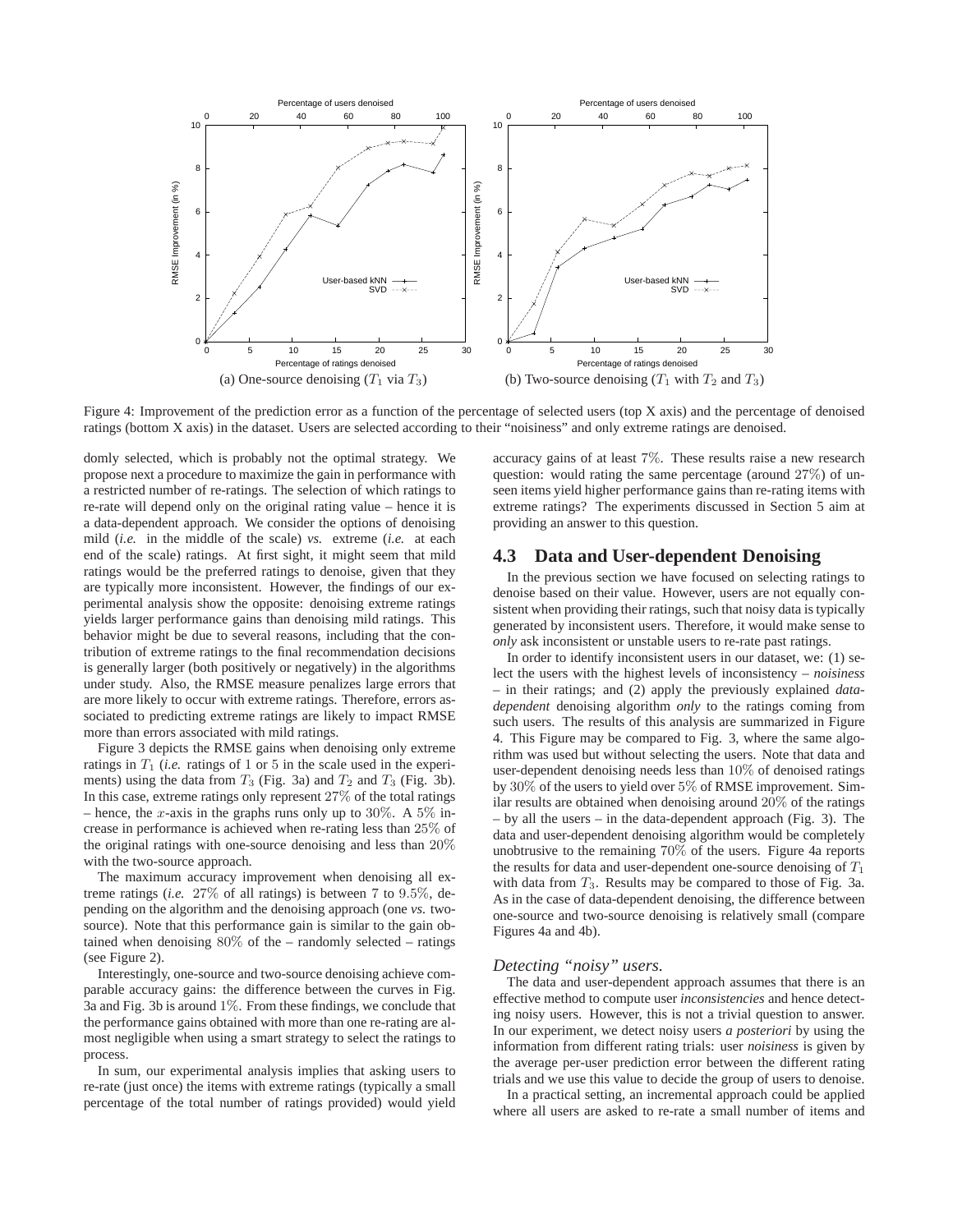|                         | one-source             | two-source            |
|-------------------------|------------------------|-----------------------|
|                         | $T_1 \circledcirc T_3$ | $T_1 \circ (T_2,T_3)$ |
| Random                  | 0.74%                  | $1.64\%$              |
| Data-dependent          | 5.14%                  | $6.33\%$              |
| Data and user-dependent | 7.25%                  | 8.54%                 |

Table 6: Average improvement in RMS for denoising 20% of the ratings.

this re-rating data is used to estimate their noisiness. However, we leave this analysis for future work.

#### **4.4 Summary**

A final summary on partial denoising is included in Table 6 that reports the *average* result when denoising 20% of the ratings with each of the approaches.

# **5. THE VALUE OF A RATING**

Regardless of the approach for generating recommendations, all RS aim at modeling their users' tastes. Therefore, the more a RS knows about its users, the more accurate its predictions should be. In the case of RS based on CF and explicit feedback, this translates into the following – intuitive and somewhat obvious – observation: "The more ratings the system has from a user, the more accurate the predictions should be for that user". In order to gather as much information as possible about the user's likes and dislikes, RS typically ask their users to rate a diverse set of unseen items, particularly to the users that are new to the system [16].

However, the denoising approach proposed in this paper has raised a complementary view to collecting data from users: user feedback is noisy; therefore, the accuracy of a RS might improve more by asking users to re-rate previously rated items – which would allow to denoise the already collected ratings – than by asking them to rate unseen items. In order to validate this hypothesis, we now report the results of an experiment designed to measure the accuracy gain introduced by re-rating when compared to the accuracy gain obtained when adding new ratings to a RS. Our experiment consists of the following steps: **(1)** Measure the value of a new rating in our dataset  $(T_1$  in the experiment) by randomly removeing 50% of the original ratings and measuring the improvement in RMSE as the remaining 50% of ratings are added. **(2)** Measure the value of a re-rating in the same circumstances by again randomly removing 50% of the original ratings but now analyzing the improvement introduced by re-rating a fraction of the remaining ratings.

For simplicity, the results presented in this section correspond to user-based *k*NN. However, we obtained similar results for the other algorithms. Figure 5 depicts the relative improvement in RMSE as new ratings are added or existing ratings are re-rated using the random or data-dependent approach<sup>3</sup>. Note that re-rating outperforms adding new ratings in all cases, and especially in the datadependent approach. For example, adding less than 300 re-ratings to the original 1064 ratings, yields an RMSE improvement of 8.7% (from 1.0538 RMSE to 0.9626). However, randomly adding almost 700 new ratings barely improves the RMSE by  $3\%$ <sup>4</sup>.

The figure includes the plot of a linear fit to each of the curves, which allows to compute the value of adding a single rating (new or re-rated): in the case of data-dependent re-rating, the improve-



Figure 5: Improvement in RMSE when adding new ratings *vs.* rerating existing ones. Results correspond to predicting dataset  $T_1$ with the re-rating values drawn from  $T_3$ .

ment is of 0.035% per rating, which is 10 times *larger* than the improvement obtained when adding new ratings (0.0037% per rating). Thus, our experiments confirm the previously stated hypothesis: in the conditions of our study, re-rating items – and hence denoising the input data – yields larger performance gains than adding ratings of unseen items. Our results are dataset and algorithmdependent. It must be noted that there is an obvious limitation to this finding: you can only re-rate as many ratings as you have previously rated.

In our future work, we plan to apply the proposed denoising approach to other datasets and algorithms in order to better understand the scope of our findings.

### **6. RELATED WORK**

The bias introduced in RS by noise in explicit user feedback has been known for some time. However, regardless of the large and growing bibliography in the area of RS and the importance of this issue in the design of effective strategies, there are not many references in the literature. To the best of our knowledge, the only work that proposes an approach to deal with natural noise directly is that of Mahony *et al.* [13]. In their work, they classify noise in RS into *natural* and *malicious*. The former refers to the definition of natural noise used in this paper, while the latter refers to noise that is deliberately introduced in a system in order to bias the results. Even though the focus of their work is on *malicious* noise, they do propose a denoising algorithm that can be used to detect *natural* noise. Assuming that their recommendation algorithm is always accurate within a certain threshold  $(\gamma)$  they consider any rating that deviates more than  $\gamma$  as containing natural noise and consequently disregard it in the prediction process. The authors do not analyze the effects of this denoising algorithm but they do report a marginal improvement in their baseline algorithm for certain values of  $\gamma$ .

Other authors do not address the issue of reducing the effect of natural noise but do aim at quantifying it. Hill *et al.* [11], for instance, were aware of the effect of rating inconsistencies in prediction accuracy and designed a small scale experiment to measure the reliability in user ratings. They carried out a two trial user study with 22 participants and a time difference of 6 weeks between trials. Unfortunately, the noise in user ratings was a side issue in their overall study. Cosley *et al.* [7] carried out a similar experiment using a rate re-rate procedure with two trials and 212 participants. They selected 40 random movies in the center of the rating scale

<sup>&</sup>lt;sup>3</sup>We do not compare to the most favorable user and data-dependent approach since, as we explained, it is not fair to assume we can classify users with re-rating data.

<sup>&</sup>lt;sup>4</sup>It should be noted that there might exist strategies to add more informative new ratings that maximize information gain. We leave this research for future work.